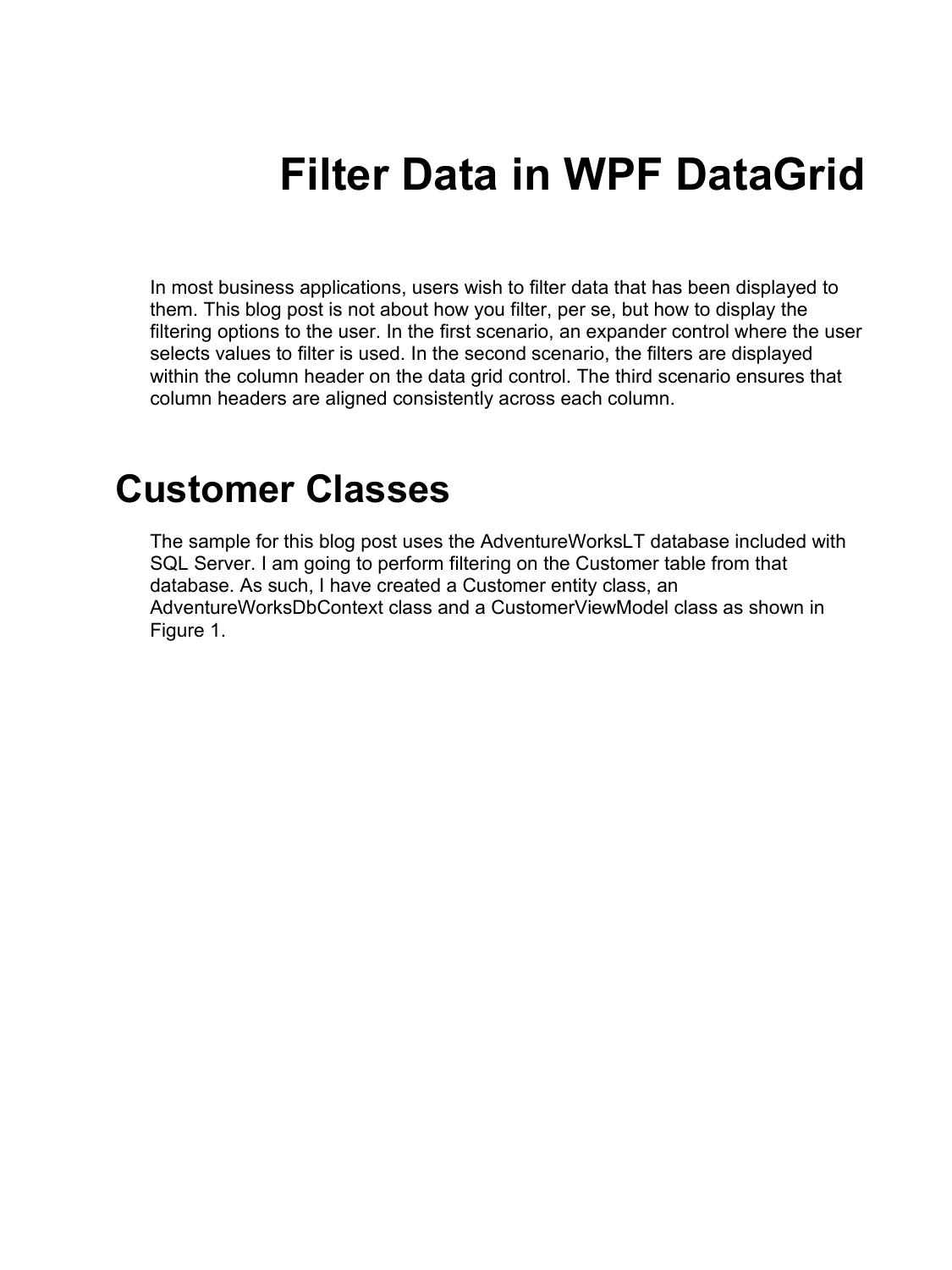

<span id="page-1-0"></span>Figure 1: Overview of Customer classes

#### **Customer Class**

This class is a typical Entity Framework entity class. It contains a property for each column in the Customer table in the AdventureWorksLT database. The appropriate data annotations are added to the class and properties. Download the sample project at the end of this blog to view this class.

#### **Customer View Model Class**

You should always be using a Model-View-View-Model (MVVM) approach in your WPF applications. In this application, the CustomerViewModel class is used to bind to your WPF user control where the user interface (UI) is created.

#### **Properties in the Customer View Model Class**

There are several properties and methods you need to create in this class as outlined in the table below.

| <b>Property Name</b>     | Data Type                                  |  |  |  |  |
|--------------------------|--------------------------------------------|--|--|--|--|
| <b>Customers</b>         | ObservableCollection <customer></customer> |  |  |  |  |
| <b>FilteredCustomers</b> | ObservableCollection <customer></customer> |  |  |  |  |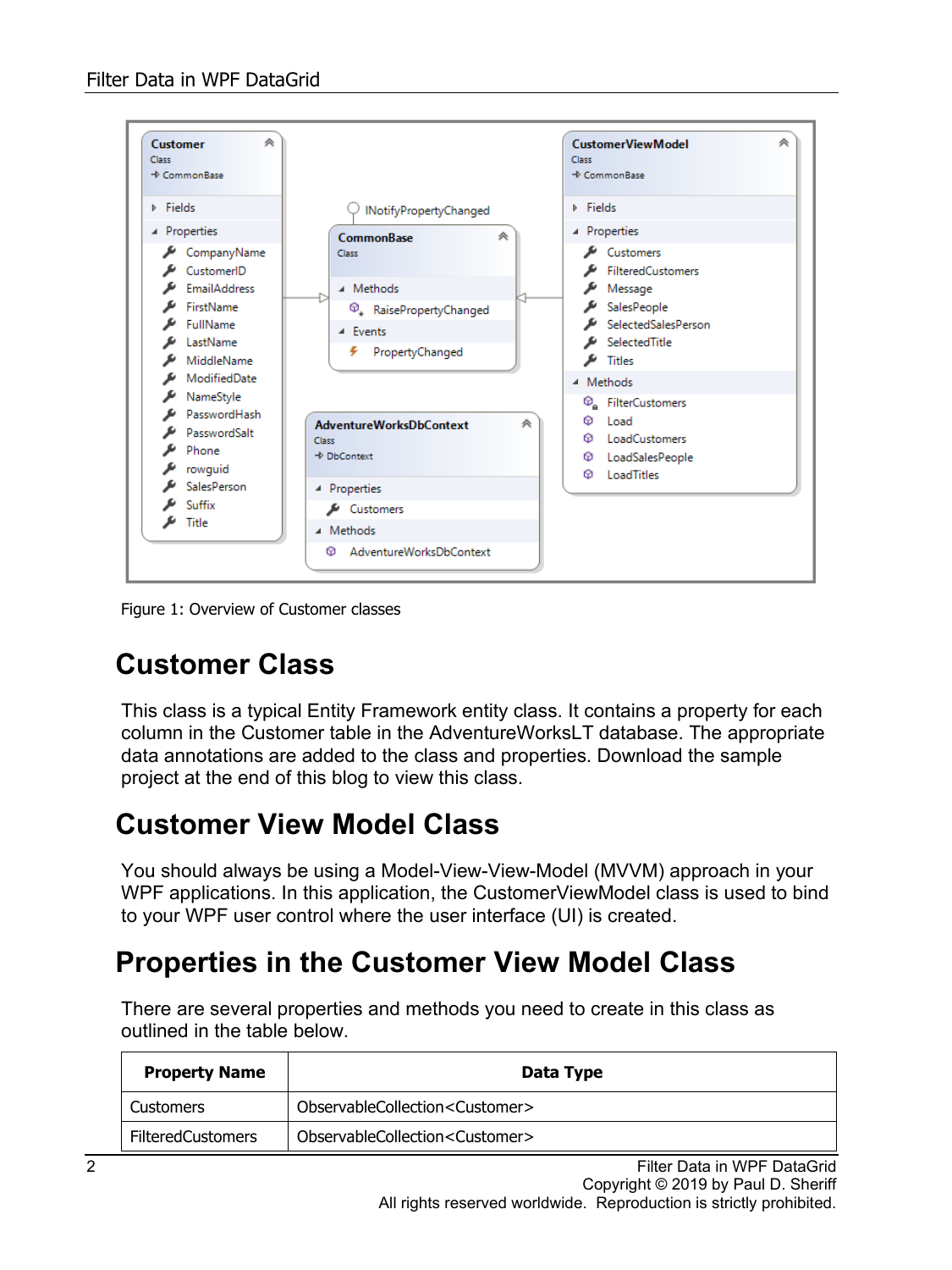| Message             | string                                 |
|---------------------|----------------------------------------|
| SalesPeople         | ObservableCollection <string></string> |
| SelectedSalesPerson | string                                 |
| SelectedTitle       | string                                 |
| <b>Titles</b>       | ObservableCollection <string></string> |

### **Methods in the Customer View Model Class**

The methods in this view model class are used to load the titles, sales persons and customers from the Customer table. There is also a method to filter the customer data after it has been loaded into the *Customers* property.

#### **LoadCustomers Method**

The LoadCustomers() method uses the Entity Framework to read the list of customer records from the Customer table and place them into an ObservableCollection of Customer objects. Once all customer records are loaded, the *FilteredCustomers* property is assigned to the *Customers* property.

All the DataGrid controls you use in this blog post are bound to the *FilteredCustomers* property. The *Customers* property in this view model should always contain the complete list of customer records read from the table. The *FilteredCustomers* property is always going to contain the result of the user filtering the data. Using two properties like this lessens the amount of times you need to read data from your SQL Server. This saves time and computing resources.

```
public void LoadCustomers()
{
  AdventureWorksDbContext db = null;
  Customers = new ObservableCollection<Customer>();
  try {
    db = new AdventureWorksDbContext();
    Customers = new ObservableCollection<Customer>(db.Customers);
   }
  catch (Exception ex) {
   Message = ex.ToString();
   }
   FilteredCustomers = Customers;
}
```
#### **LoadTitles Method**

In the Customer table, there is a Title field that contains the title of each customer. In this blog post, you are going to be filtering the customer data by selecting a single title on which to filter. The *Titles* property is a collection of string values to which you can bind to a ComboBox so all titles within the customer table can be displayed.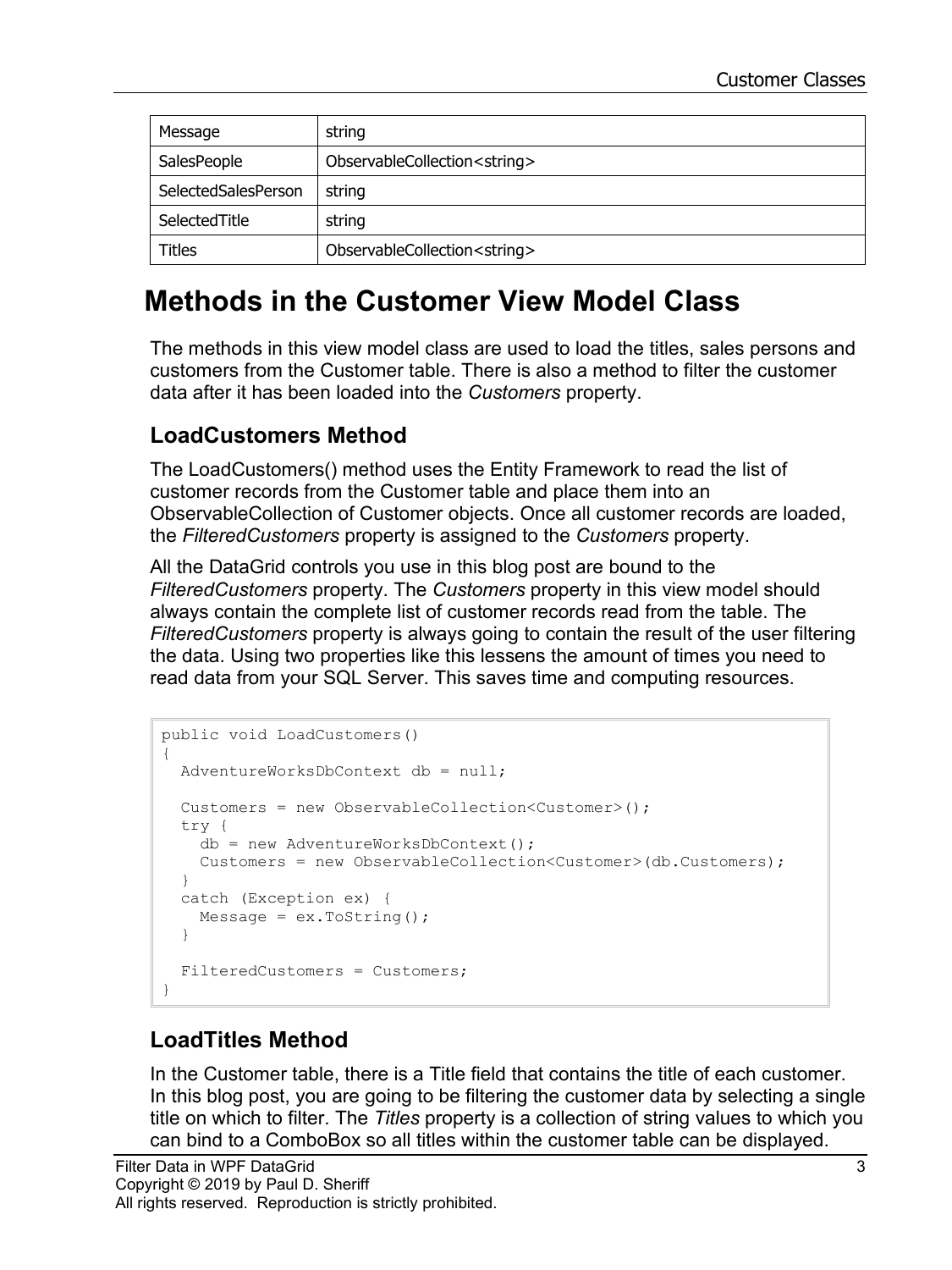After the LoadCustomers() method is called, the *Customers* property is loaded with all current customers. Call The LoadTitles() method after this method and it will select all distinct *Title* properties from the *Customers* property.

After all titles are loaded, a value of "All" is inserted into the first position in this collection. This value is displayed as the first entry in a ComboBox. Next, the *SelectedTitle* property is set to the value of "All" to force the data binding on the ComboBox to select that row in the collection and display it in the ComboBox.

```
public void LoadTitles()
{
   Titles = new ObservableCollection<string>(
   this.Customers.Select(c => c.Title).Distinct());
  Titles.Insert(0, "All");
   SelectedTitle = "All";
}
```
#### **LoadSalesPeople Method**

In the Customer table, there is a SalesPerson field that contains the name of a sales person of each customer. In this blog post, you are going to be filtering the customer data by selecting a single sales person on which to filter. The *SalesPeople* property is a collection of string values to which you can bind to a ComboBox so all sales people within the customer table can be displayed. After the LoadCustomers() method is called, the *Customers* property is loaded with all current customers. Call The LoadSalesPeople() method after this method and it will select all distinct *SalesPerson* properties from the *Customers* property.

After all sales people are loaded, a value of "All" is inserted into the first position in this collection. This value is displayed as the first entry in a ComboBox. Next, the *SelectedSalesPerson* property is set to the value of "All" to force the data binding on the ComboBox to select that row in the collection and display it in the ComboBox.

```
public void LoadSalesPeople()
{
   SalesPeople = new ObservableCollection<string>(
     this.Customers.Select(c => c.SalesPerson).Distinct());
   SalesPeople.Insert(0, "All");
   SelectedSalesPerson = "All";
}
```
#### **Load Method**

Instead of having to call all three of the above methods from the code behind in your WPF user control, create a method named Load() to call each of these three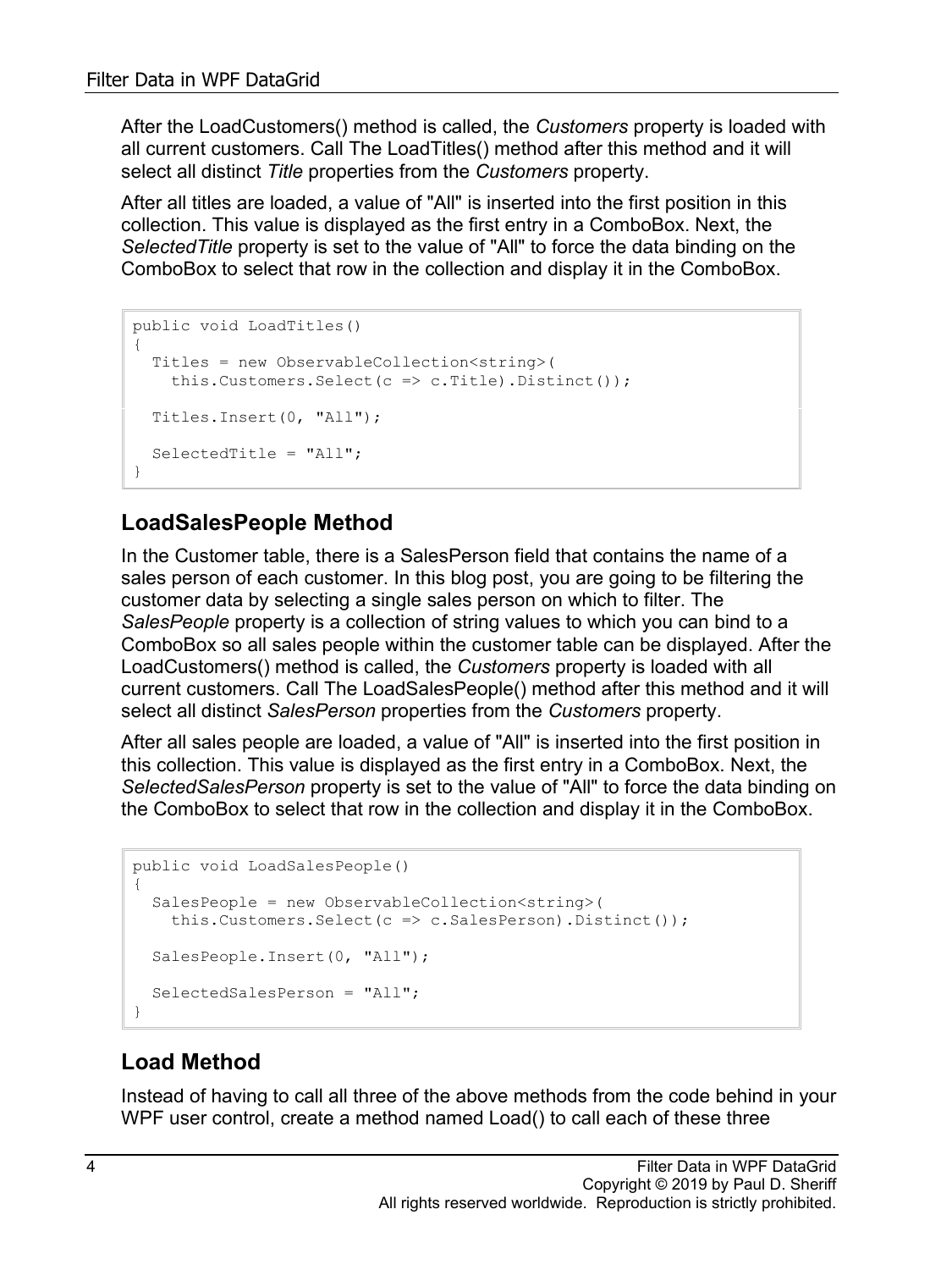methods. Make sure the LoadCustomers() method is called first so the customer data is loaded before you attempt to load distinct titles and sales people.

```
public void Load()
{
   // Load customers before loading titles and sales people
   LoadCustomers();
   LoadTitles();
   LoadSalesPeople();
}
```
#### **FilterCustomers() Method**

When the user selects either a customer title or sales person from a ComboBox, you should call the FilterCustomers() method. This method uses LINQ to apply a Where clause to the *Customers* collection to set the *FilteredCustomers* collection to the result of the data found.

```
private void FilterCustomers()
{
  FilteredCustomers = new ObservableCollection<Customer>(
   Customers.Where(c =>
     (SelectedTitle == "All" ? true : c.Title == SelectedTitle)
   && (SelectedSalesPerson == "All" ? true :
          c.SalesPerson == SelectedSalesPerson)));
}
```
## **Encapsulate Filter Criteria in an Expander**

On the screen shown in [Figure 2,](#page-5-0) an expander control is used to encompass two combo box controls. The first combo box is filled with the distinct list of titles created in the LoadTitles() method of your customer view model. The second combo box is filled with the distinct list of sales people created in the LoadSalesPeople() method. This UI approach is good if you want the ability to hide the filter criteria when you first come into the screen. It also works well if users don't frequently filter the data.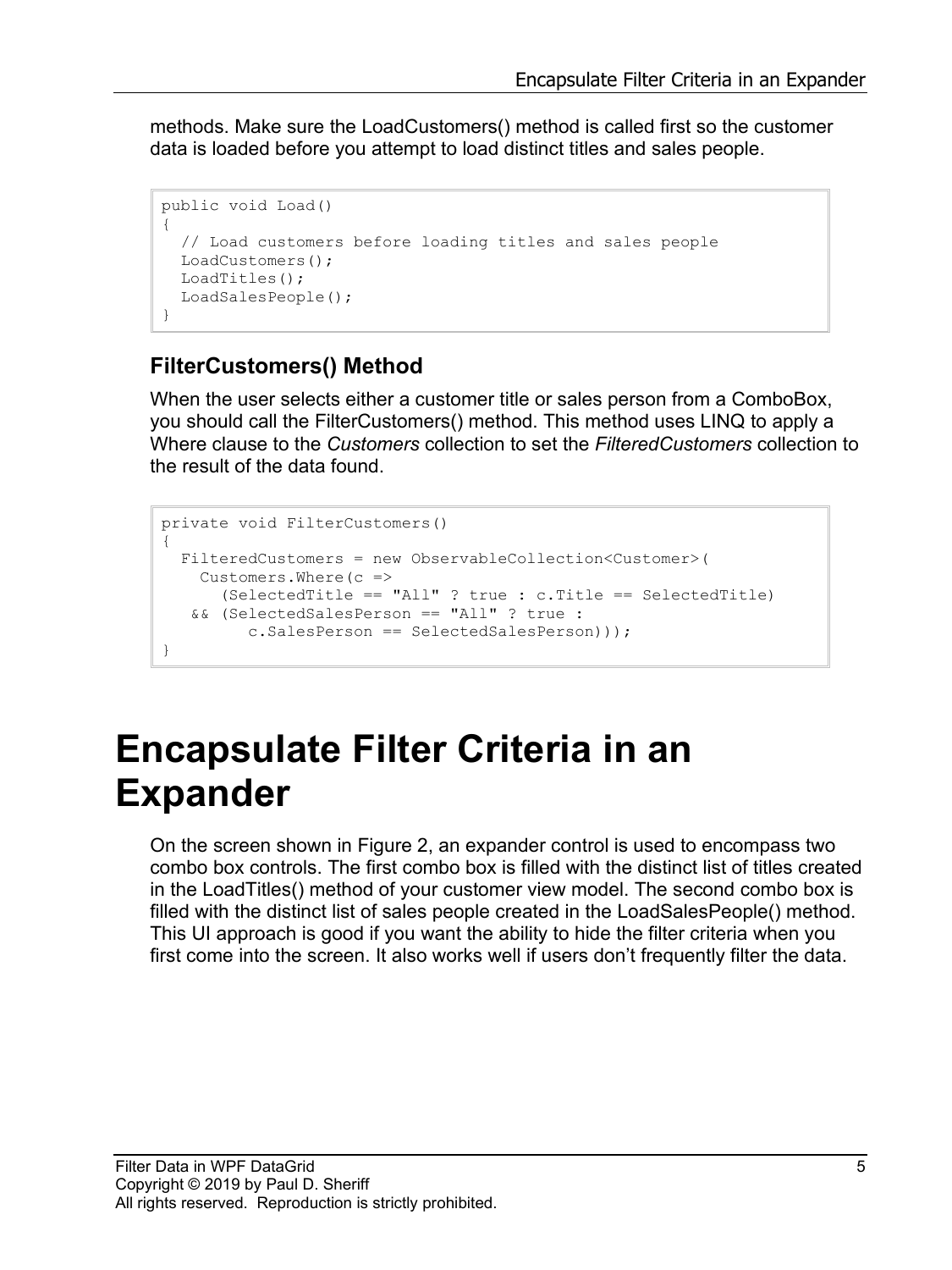#### Filter Data in WPF DataGrid

| Filtering Data Samples<br>×                                                            |       |                         |     |                                   |                                                    |                          |                      |                  |  |
|----------------------------------------------------------------------------------------|-------|-------------------------|-----|-----------------------------------|----------------------------------------------------|--------------------------|----------------------|------------------|--|
| <b>Customer Search</b><br><b>Customer Filter 2</b><br><b>Customer Filter 1</b><br>File |       |                         |     |                                   |                                                    |                          |                      |                  |  |
|                                                                                        |       |                         |     |                                   |                                                    |                          |                      |                  |  |
| $(\boldsymbol{\lambda})$<br><b>Filters</b>                                             |       |                         |     |                                   |                                                    |                          |                      |                  |  |
| <b>Select Title</b><br><b>Select Sales Person</b>                                      |       |                         |     |                                   |                                                    |                          |                      |                  |  |
| All                                                                                    |       |                         |     |                                   | $\checkmark$<br>All                                |                          |                      |                  |  |
|                                                                                        |       |                         |     |                                   |                                                    |                          |                      |                  |  |
| <b>Customer ID</b>                                                                     | Title | <b>Full Name</b>        | Suf | <b>Company Name</b>               |                                                    | Sales Person             | <b>Email Address</b> |                  |  |
| 1                                                                                      | Mr.   | Orlando Gee             |     | A Bike Store                      |                                                    | adventure-works\pamela0  | orlando0@adventu     |                  |  |
| 2                                                                                      | Mr.   | <b>Keith Harris</b>     |     | <b>Progressive Sports</b>         |                                                    | adventure-works\david8   | keith0@adventure     |                  |  |
| 3                                                                                      | Ms.   | Donna Carreras          |     | <b>Advanced Bike Components</b>   |                                                    | adventure-works\jillian0 | donna0@adventur      |                  |  |
| 4                                                                                      | Ms.   | <b>Janet Gates</b>      |     | Modular Cycle Systems             |                                                    | adventure-works\jillian0 | ianet1@adventure     |                  |  |
| 5                                                                                      | Mr.   | <b>Lucy Harrington</b>  |     | <b>Metropolitan Sports Supply</b> |                                                    | adventure-works\shu0     | lucy0@adventure-     |                  |  |
| 6                                                                                      | Ms.   | <b>Rosmarie Carroll</b> |     |                                   | Aerobic Exercise Company<br>adventure-works\linda3 |                          |                      | rosmarie0@advent |  |
| $\overline{7}$                                                                         | Mr.   | Dominic Gash            |     | <b>Associated Bikes</b>           |                                                    | adventure-works\shu0     | dominic0@advent      |                  |  |
| 10                                                                                     | Ms.   | Kathleen Garza          |     | Rural Cycle Emporium              |                                                    | adventure-works\josé1    | kathleen0@advent     |                  |  |
| 11                                                                                     | Ms.   | Katherine Harding       |     | <b>Sharp Bikes</b>                |                                                    | adventure-works\josé1    | katherine0@adven     |                  |  |
| 12                                                                                     | Mr.   | Johnny Caprio           | Jr. | <b>Bikes and Motorbikes</b>       |                                                    | adventure-works\garrett1 | johnny0@adventu      |                  |  |
| 16                                                                                     | Mr.   | <b>Christopher Beck</b> | Jr. | <b>Bulk Discount Store</b>        |                                                    | adventure-works\jae0     | christopher1@adv     |                  |  |
| 18                                                                                     | Mr.   | David Liu               |     | Catalog Store                     |                                                    | adventure-works\michael9 | david20@adventur     |                  |  |
| 19                                                                                     | Mr.   | John Beaver             |     | Center Cycle Shop                 |                                                    | adventure-works\pamela0  | john8@adventure-     |                  |  |
| 20                                                                                     | Ms.   | Jean Handley            |     | <b>Central Discount Store</b>     |                                                    | adventure-works\david8   | jean1@adventure-     |                  |  |
| 21                                                                                     |       | Jinghao Liu             |     | <b>Chic Department Stores</b>     |                                                    | adventure-works\jillian0 |                      | jinghao1@adventu |  |
| 22                                                                                     | Ms.   | <b>Linda Burnett</b>    |     | <b>Travel Systems</b>             |                                                    | adventure-works\jillian0 |                      | linda4@adventure |  |
| 23                                                                                     | Mr.   | Kerim Hanif             |     | <b>Bike World</b>                 |                                                    | adventure-works\shu0     |                      | kerim0@adventure |  |
| $\langle$                                                                              |       |                         |     |                                   |                                                    |                          |                      |                  |  |

<span id="page-5-0"></span>Figure 2: Use an Expander control to encompass filters so the area may be collapsed

To create the screen displayed in [Figure 2,](#page-5-0) Add an XML namespace to a user control to reference the CustomerViewModel class and a Loaded event procedure. I have named my user control **CustomerSearchControl**, but feel free to call it whatever you wish.

```
<UserControl 
  ...
  xmlns:vm="clr-namespace:FilterDataSample.ViewModels"
  Loaded="UserControl_Loaded">
```
Add a UserControl.Resources element in your user control and create an instance of the CustomerViewModel. Assign a key name of "viewModel" to this resource.

```
<UserControl.Resources>
  <vm:CustomerViewModel x:Key="viewModel" />
</UserControl.Resources>
```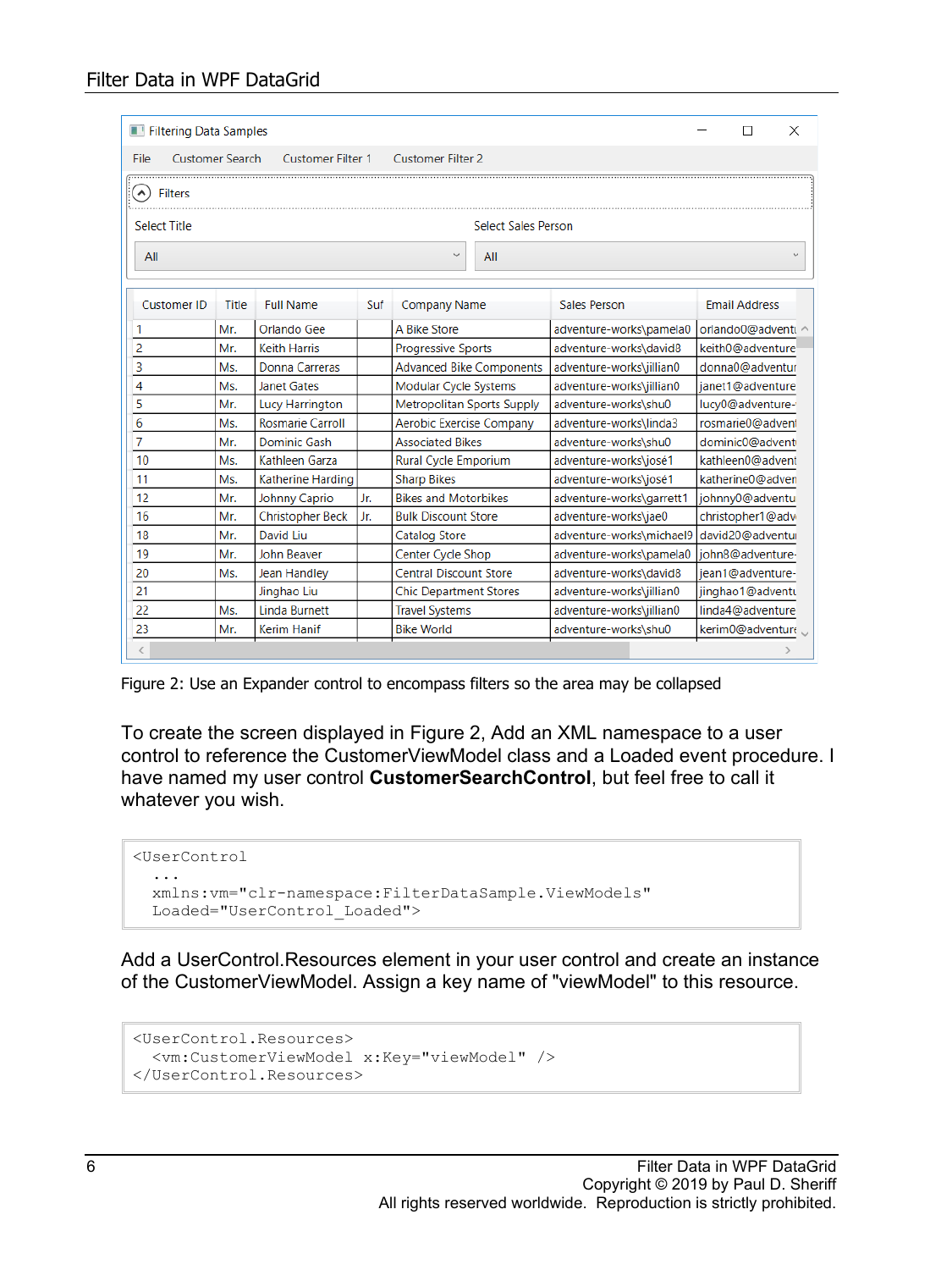Add the DataContext attribute to the <Grid> element and bind it to the view model created in the resources. Add two row definitions; one for the search expander and one for the DataGrid.

```
<Grid DataContext="{Binding Source={StaticResource viewModel}}">
   <Grid.RowDefinitions>
     <RowDefinition Height="Auto" />
     <RowDefinition Height="*" />
   </Grid.RowDefinitions>
</Grid>
```
### **Add Search Expander**

In the first row of the Grid control, add an Expander control to enclose the search fields. You do not have to use an Expander, but I would recommend you use a GroupBox or some other container control to separate the search area from the DataGrid control. Add the following XAML just below the </Grid.RowDefinition> element.

```
<Expander Grid.Row="0"
           Header="Filters">
   <Grid>
     <Grid.RowDefinitions>
      <RowDefinition Height="Auto" />
       <RowDefinition Height="Auto" />
     </Grid.RowDefinitions>
     <Grid.ColumnDefinitions>
       <ColumnDefinition Width="*" />
       <ColumnDefinition Width="*" />
     </Grid.ColumnDefinitions>
     <TextBlock Grid.Row="0"
                 Grid.Column="0"
                 Text="Select Title" />
     <ComboBox Grid.Row="1"
               Grid.Column="0"
               SelectedValue="{Binding Path=SelectedTitle}"
               ItemsSource="{Binding Path=Titles}" />
     <TextBlock Grid.Row="0"
                 Grid.Column="1"
                 Text="Select Sales Person" />
     <ComboBox Grid.Row="1"
               Grid.Column="1"
               SelectedValue="{Binding Path=SelectedSalesPerson}"
               ItemsSource="{Binding Path=SalesPeople}" />
   </Grid>
</Expander>
```
Set the first ComboBox control's *ItemsSource* property to the *Titles* property in the customer view model class. Set the *SelectedValue* property to the *SelectedTitle* property in the view model. The second ComboBox bind the ItemsSource property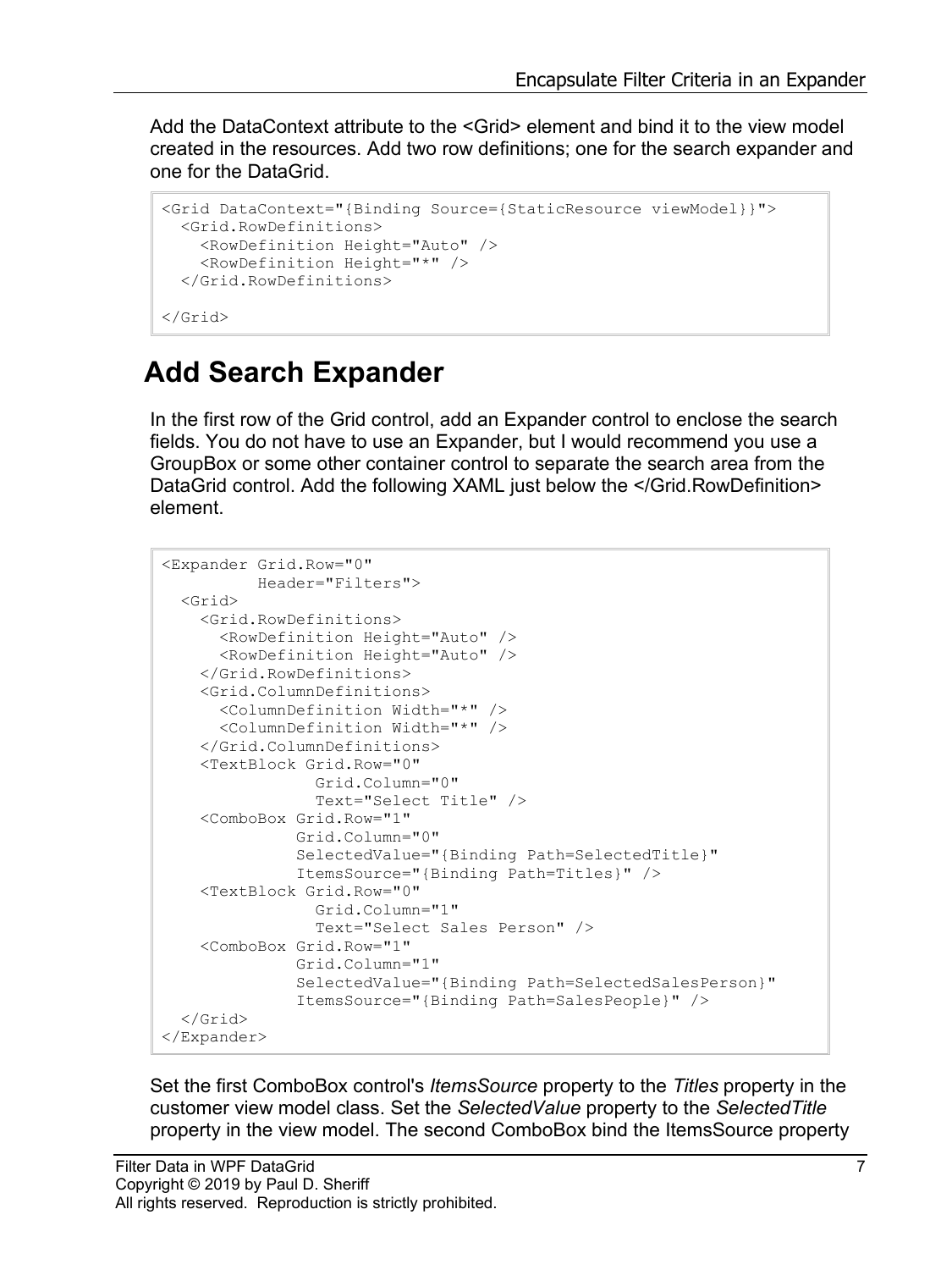to the *SalesPeople* property and the *SelectedValue* property to the *SelectedSalesPerson* property. As you remember, these values are set when you call the LoadTitles() and LoadSalesPeople() methods in the view model.

### **Add a DataGrid**

Below the Expander, add a DataGrid control. Set the *AutoGenerateColumns* property to false because you are going to be adding your own columns to this grid. I set the *IsReadOnly* property to true so no editing can be done within the grid, but feel free to change this if you want. Finally, set the *ItemsSource* property to the *FilteredCustomers* property from the view model. Initially, this property is set to all customers, but this collection will change as you select different filtering criteria from the two ComboBox controls.

```
<DataGrid Grid.Row="1"
          AutoGenerateColumns="False"
           IsReadOnly="True"
          ItemsSource="{Binding Path=FilteredCustomers}">
  <DataGrid.Columns>
    <DataGridTextColumn Binding="{Binding Path=CustomerID}"
                        Header="Customer ID" />
    <DataGridTextColumn Binding="{Binding Path=Title}"
                        Header="Title" />
     <DataGridTextColumn Binding="{Binding Path=FullName}"
                         Header="Full Name" />
     <DataGridTextColumn Binding="{Binding Path=Suffix}"
                        Header="Suffix" />
     <DataGridTextColumn Binding="{Binding Path=CompanyName}"
                         Header="Company Name" />
     <DataGridTextColumn Binding="{Binding Path=SalesPerson}"
                        Header="Sales Person" />
     <DataGridTextColumn Binding="{Binding Path=EmailAddress}"
                        Header="Email Address" />
     <DataGridTextColumn Binding="{Binding Path=Phone}"
                        Header="Phone" />
  </DataGrid.Columns>
</DataGrid>
```
### **Add Code to Load Customers**

In order to retrieve the list of customers to display within the DataGrid, add some code in the code-behind for this user control. Add a private field to hold an instance of a customer view model.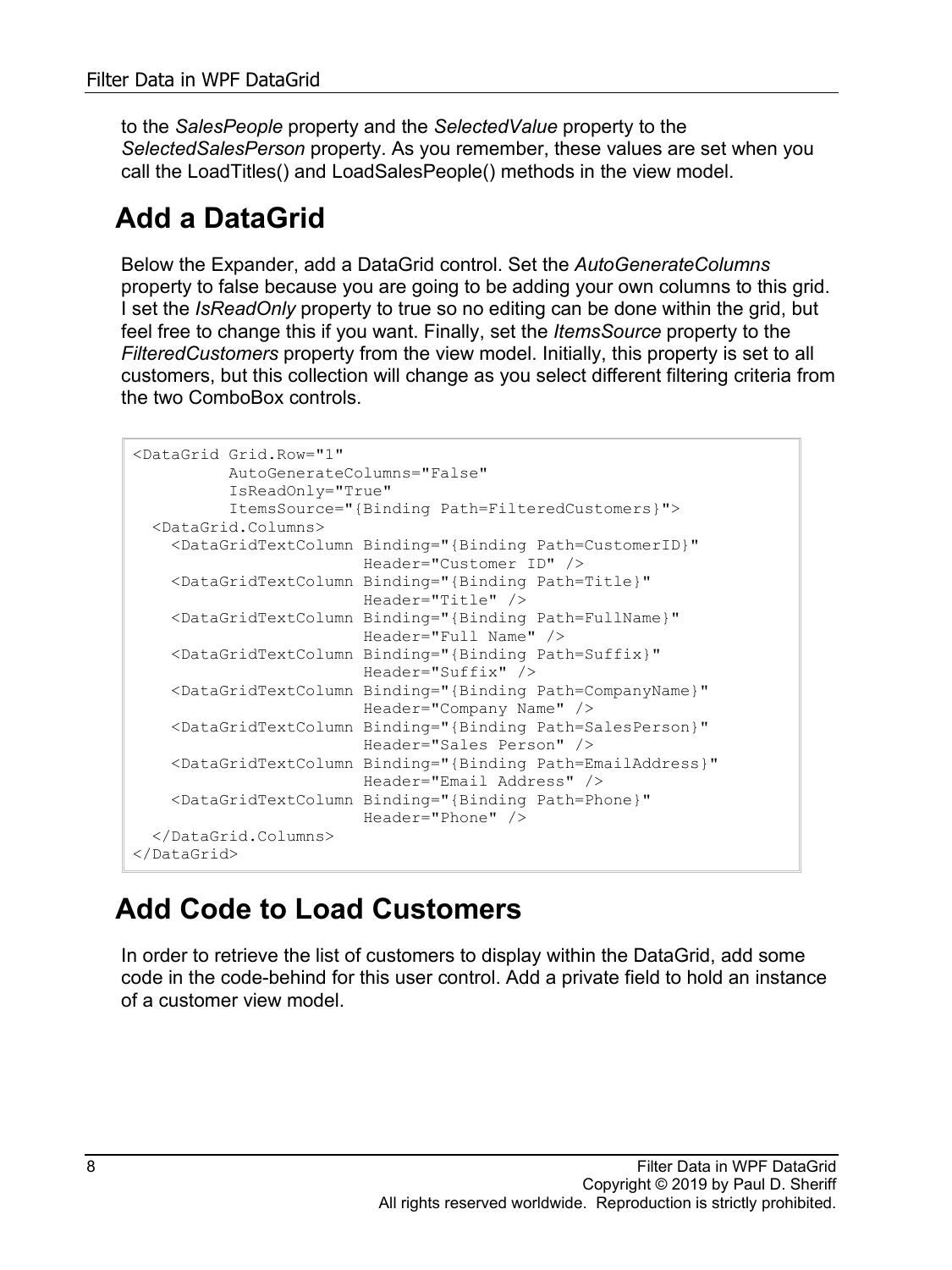```
CustomerViewModel viewModel = null;
```
Set this field by retrieving the view model instance created by the XAML. In the constructor of this user control, get the instance by calling the FindResource() method and passing in the key set in the UserControl.Resources element.

```
public CustomerSearchControl()
{
   InitializeComponent();
   _viewModel = (CustomerViewModel)this.FindResource("viewModel");
}
```
Call the Load() method in the view model from the UserControl\_Loaded event procedure. This method loads the customers into the *FilteredCustomers* property that is bound to the DataGrid. It also loads the titles and the sales people bound to the two ComboBox controls.

```
private void UserControl_Loaded(object sender, RoutedEventArgs e) {
   _viewModel.Load();
}
```
### **Filtering Data**

Now that you have the two ComboBox controls and the DataGrid bound to the view model, and you have loaded the customer data, you can run the application and see the data displayed within each of the controls. It's now time to filter the customer data when you change either of the ComboBox controls to a different title or sales person. You do this by calling the FilterCustomers() method in the customer view model when either the *SelectedTitle* or *SelectedSalesPerson* properties are changed.

#### **SelectedTitle Property**

In the customer view model class, locate the *SelectedTitle* property and call the FilterCustomers() method from within the **set** procedure.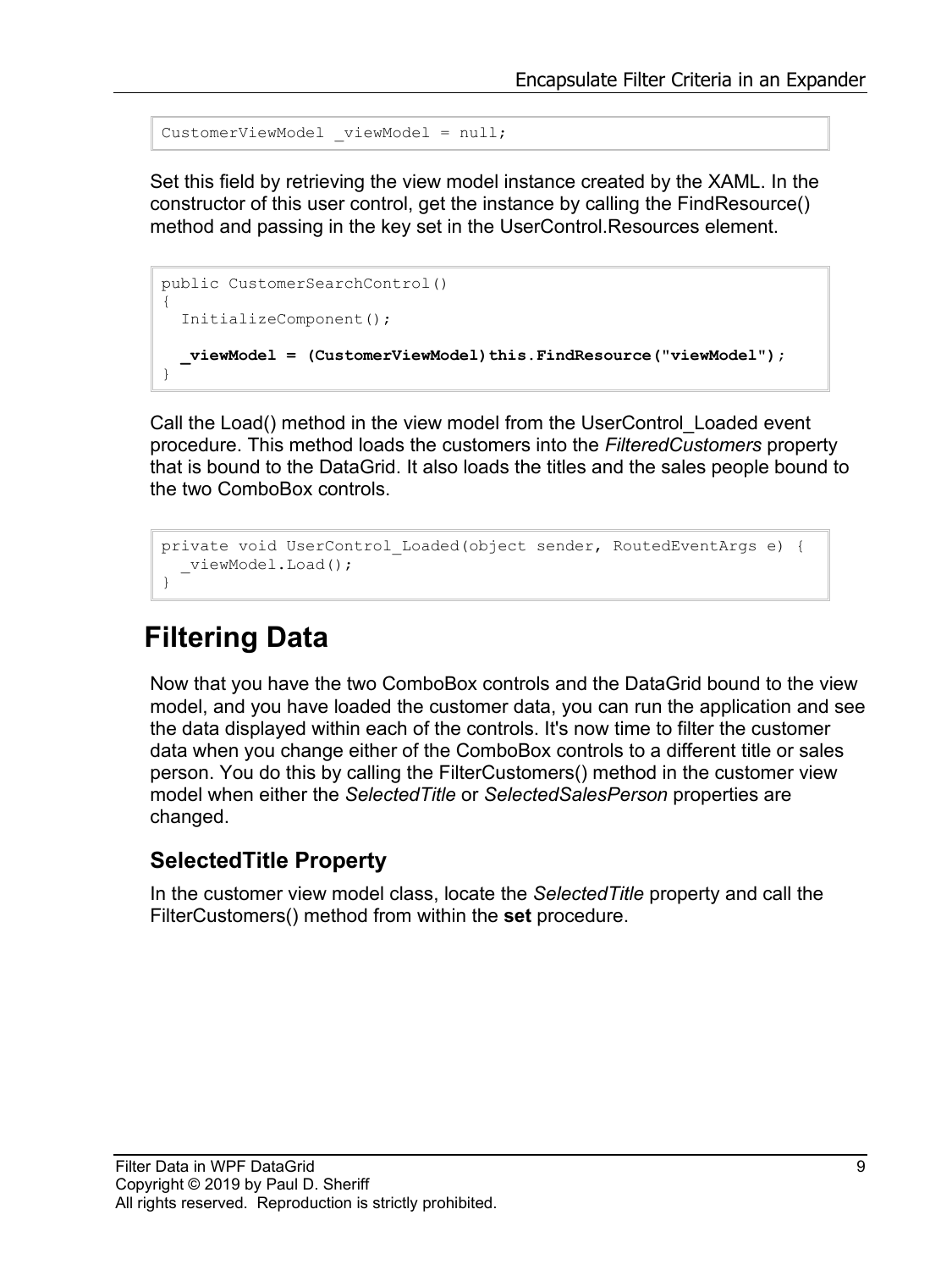```
public string SelectedTitle
{
  get { return _SelectedTitle; }
  set {
   if ( SelectedTitle != value) {
       _SelectedTitle = value;
       RaisePropertyChanged("SelectedTitle");
       // Filter Customers based on selected title
     FilterCustomers();
 }
   }
}
```
#### **SelectedSalesPerson Property**

In the customer view model class, locate the *SelectedSalesPerson* property and call the FilterCustomers() method from within the **set** procedure.

```
public string SelectedSalesPerson
{
  get { return SelectedSalesPerson; }
   set {
   if ( SelectedSalesPerson != value) {
       _SelectedSalesPerson = value;
       RaisePropertyChanged("SelectedSalesPerson");
       // Filter Customers based on selected Sales Person
       FilterCustomers();
     }
   }
}
```
### **Try it Out**

These two changes are all you need to allow filtering of the customer data when the user selects a new title or sales person from the two ComboBox controls within the Expander.

## **Filter in Column Header**

Now that you have the code written to filter customers and a DataGrid to display those filtered customers, let's change our UI a little. In [Figure 3,](#page-10-0) you see the ComboBox controls have been removed from the Expander control and are instead right in the header of the appropriate columns in the DataGrid. Integrating these controls directly in the header makes the UI a little more compact.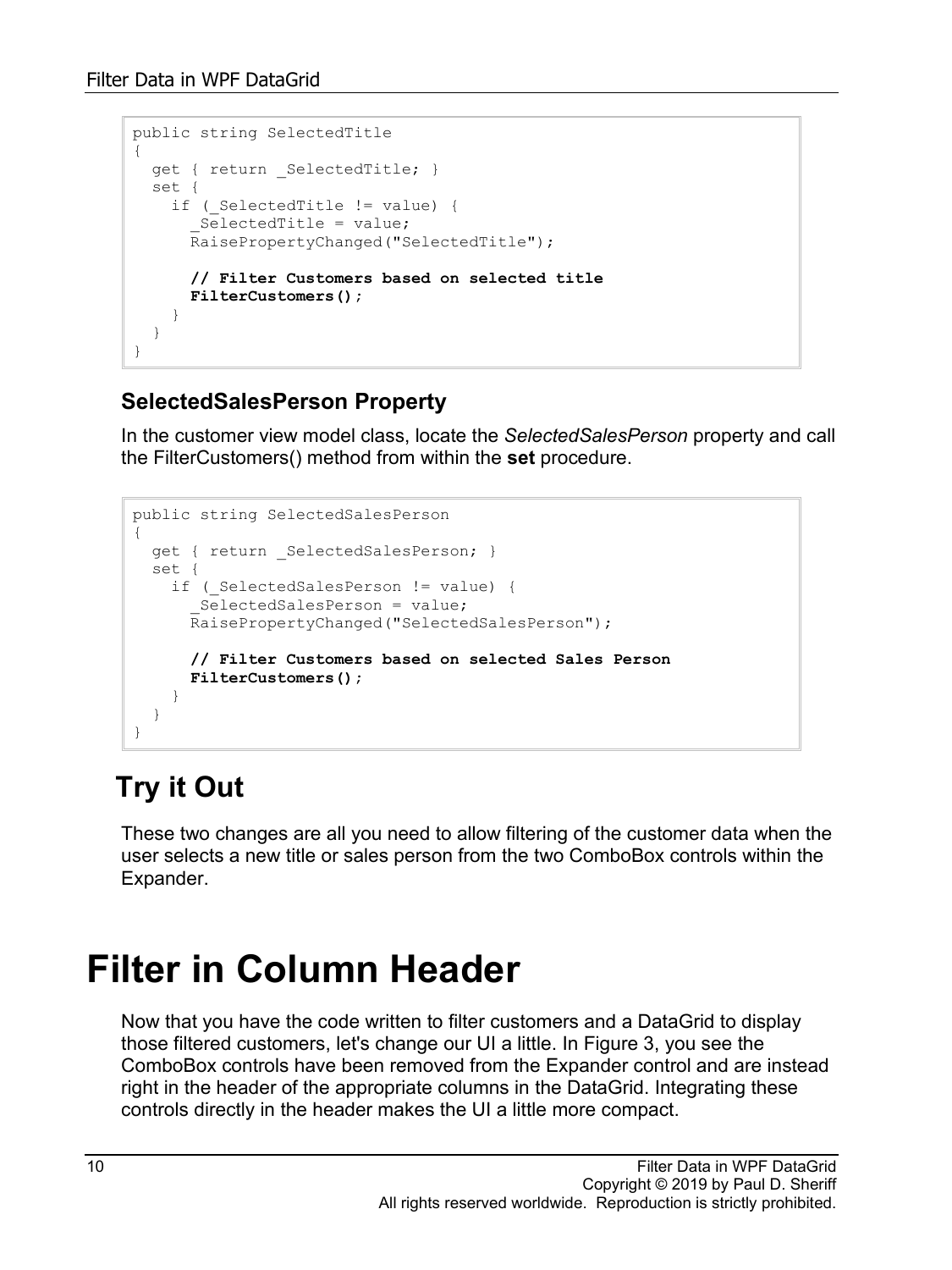| <b>Filtering Data Samples</b>                                     |                           |                     |        |                                 |                        | П            | $\times$ |  |
|-------------------------------------------------------------------|---------------------------|---------------------|--------|---------------------------------|------------------------|--------------|----------|--|
| Customer Search<br>Customer Filter 1<br>Customer Filter 2<br>File |                           |                     |        |                                 |                        |              |          |  |
| <b>Customer ID</b>                                                | Title                     | <b>Full Name</b>    | Suffix | Company Name                    | Sales Person           | Email Addr   |          |  |
|                                                                   | $\kappa_{\rm eff}$<br>All |                     |        |                                 | adventure-works\david8 |              |          |  |
| 2                                                                 | Mr.                       | Keith Harris        |        | Progressive Sports              | adventure-works\david8 | keith0@adv ^ |          |  |
| 20                                                                | Ms.                       | Jean Handley        |        | <b>Central Discount Store</b>   | adventure-works\david8 | iean1@adve   |          |  |
| 38                                                                | Ms.                       | <b>Betty Haines</b> |        | <b>Finer Mart</b>               | adventure-works\david8 | betty0@adv   |          |  |
| 56                                                                | Mr.                       | <b>Brian Groth</b>  |        | Latest Accessories Sales        | adventure-works\david8 | brian5@adv   |          |  |
| 74                                                                | Mr.                       | Christopher Bright  |        | Parcel Express Delivery Service | adventure-works\david8 | christopher. |          |  |
| 92                                                                | Ms.                       | Jovita Carmody      |        | <b>Sports Commodities</b>       | adventure-works\david8 | jovita0@ad\  |          |  |
| 110                                                               | Ms.                       | Kendra Thompson     |        | Vintage Sport Boutique          | adventure-works\david8 | kendra0@ad   |          |  |
| 128                                                               | Ms.                       | Judy Thames         |        | <b>Demand Distributors</b>      | adventure-works\david8 | judy3@adve   |          |  |
| 146                                                               | Mr.                       | Richard Bready      |        | Latest Sports Equipment         | adventure-works\david8 | richard1@ad  |          |  |
| 164                                                               | Ms.                       | <b>Cindy Dodd</b>   |        | Suburban Cycle Shop             | adventure-works\david8 | cindy0@adv   |          |  |
| 182                                                               | Mr.                       | <b>Stanley Alan</b> | Jr.    | Another Bicycle Company         | adventure-works\david8 | stanley0@ar  |          |  |
| 200                                                               | Ms.                       | Peggy Justice       |        | <b>Basic Bike Company</b>       | adventure-works\david8 | peggy0@ad    |          |  |
| €                                                                 |                           |                     |        |                                 |                        |              |          |  |

<span id="page-10-0"></span>Figure 3: Add filtering controls to the headers in the DataGrid

### **Add a Style**

To create this new DataGrid, first add a style in the <UserControl.Resources> element to reduce the margin of the ComboBox controls to zero. If you don't add this control, the header area in the Title and SalesPerson columns will look too large.

```
<Style TargetType="ComboBox">
 <Setter Property="Margin"
          Value="0" />
</Style>
```
#### **Replace the Title DataGridTextColumn**

In the previous DataGrid, you used DataGridTextColumn objects to build each column of the grid. However, you now need to use a DataGridTemplateColumn so you can define the header area of the Title and SalesPerson columns. Locate the DataGridTextColumn for the Title column; it looks like the following:

```
<DataGridTextColumn Binding="{Binding Path=Title}"
                    Header="Title" />
```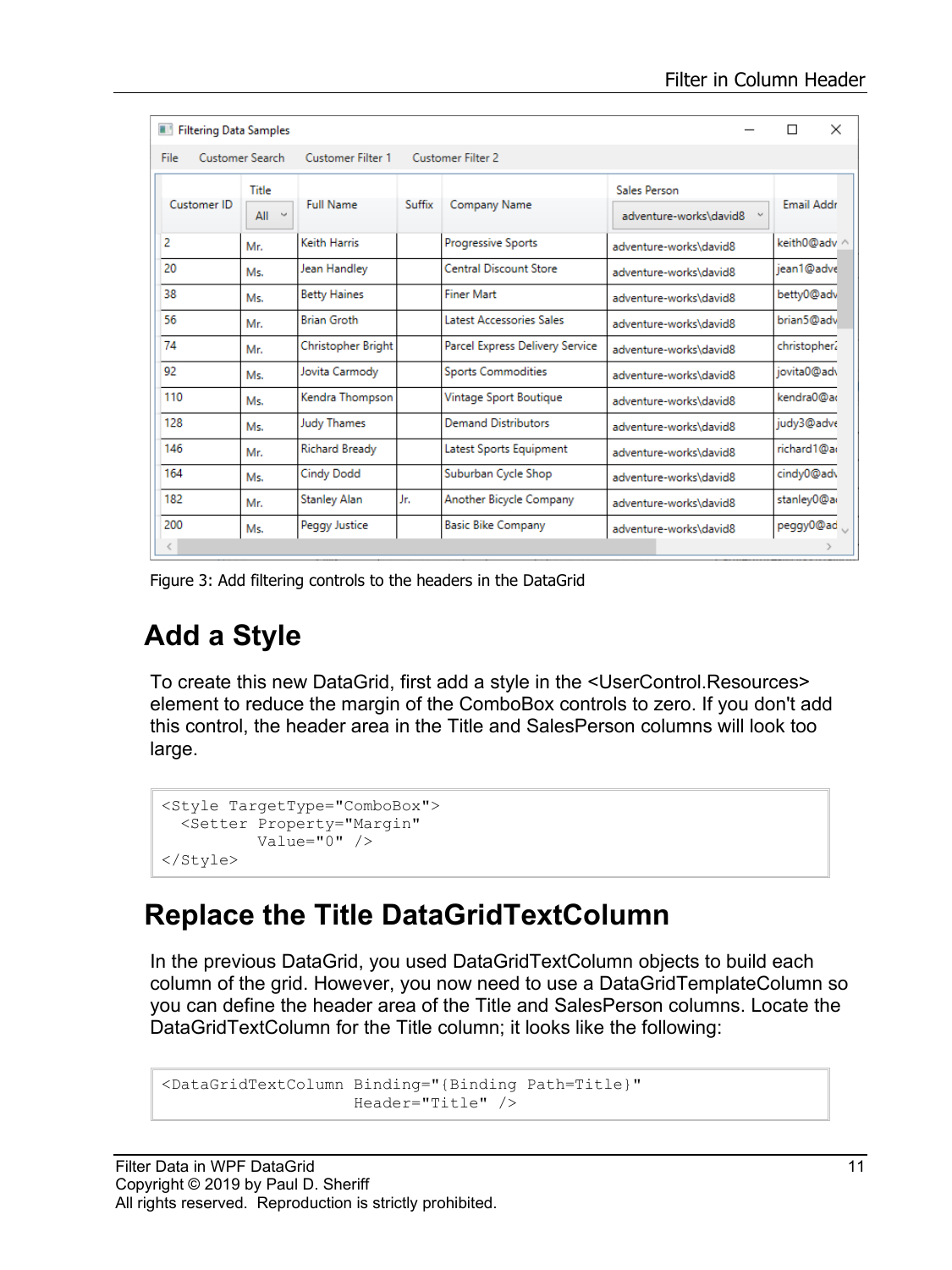Replace the above line of XAML with the following lines:

```
<DataGridTemplateColumn>
   <DataGridTemplateColumn.CellTemplate>
    <DataTemplate>
       <TextBlock Text="{Binding Path=Title}" />
     </DataTemplate>
   </DataGridTemplateColumn.CellTemplate>
   <DataGridTemplateColumn.HeaderTemplate>
     <DataTemplate>
       <Grid>
         <Grid.RowDefinitions>
           <RowDefinition Height="Auto" />
           <RowDefinition Height="Auto" />
         </Grid.RowDefinitions>
         <TextBlock Grid.Row="0"
                     Text="Title" />
         <ComboBox Grid.Row="1"
                  SelectedValue="{Binding Path=SelectedTitle, 
Source={StaticResource viewModel}}"
                 ItemsSource="{Binding Path=Titles, 
Source={StaticResource viewModel}}" />
       </Grid>
     </DataTemplate>
   </DataGridTemplateColumn.HeaderTemplate>
</DataGridTemplateColumn>
```
The CellTemplate uses a TextBlock control to bind to the *Title* property of the customer view model. The HeaderTemplate is where you add a significant amount of new XAML code. The header for the Title, as shown in [Figure 3,](#page-10-0) needs one row for the label, and the next row for the ComboBox.

Define a Grid and add two RowDefinitions. In the first row, place a TextBlock to display the text "Title". In the next row, you can cut out the ComboBox that displays the *Titles* from the Expander control, and place that ComboBox into this row.

#### **Replace the Sales Person DataGridTextColumn**

Locate the DataGridTextColumn for the sales person column. It looks like the following:

```
<DataGridTextColumn Binding="{Binding Path=SalesPerson}"
                     Header="Sales Person" />
```
Replace this XAML with another DataGridTemplateColumn and create the same type of XAML you used for the Sales Person column.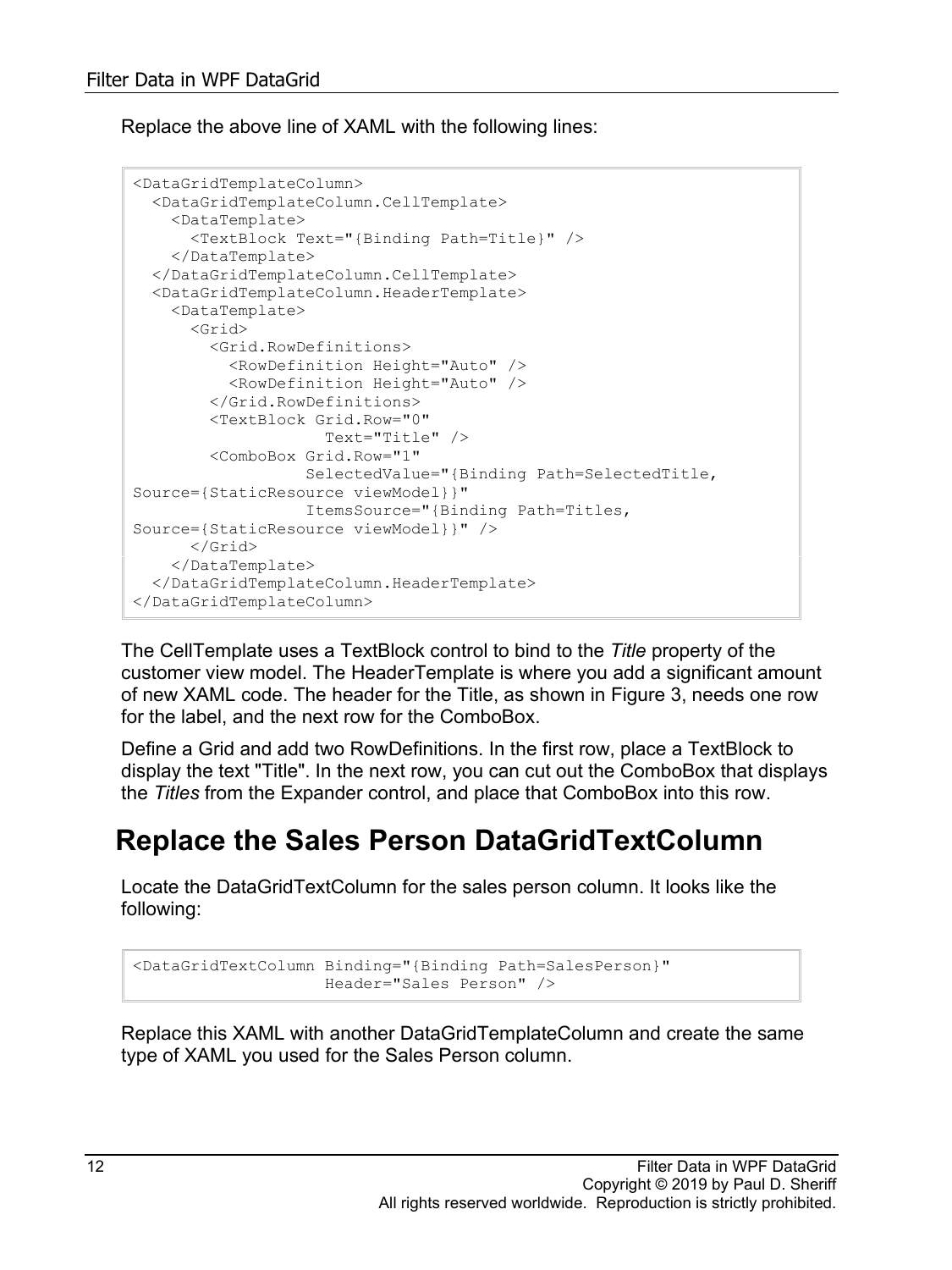```
<DataGridTemplateColumn>
  <DataGridTemplateColumn.CellTemplate>
    <DataTemplate>
      <TextBlock Text="{Binding Path=SalesPerson}" />
    </DataTemplate>
  </DataGridTemplateColumn.CellTemplate>
   <DataGridTemplateColumn.HeaderTemplate>
     <DataTemplate>
       <Grid>
         <Grid.RowDefinitions>
           <RowDefinition Height="Auto" />
           <RowDefinition Height="Auto" />
         </Grid.RowDefinitions>
         <TextBlock Grid.Row="0"
                    Text="Sales Person" />
         <ComboBox Grid.Row="1"
                  SelectedValue="{Binding Path=SelectedSalesPerson, 
Source={StaticResource viewModel}}"
                  ItemsSource="{Binding Path=SalesPeople, 
Source={StaticResource viewModel}}" />
      </Grid>
    </DataTemplate>
   </DataGridTemplateColumn.HeaderTemplate>
</DataGridTemplateColumn>
```
#### **Remove the Expander Control**

After you have moved all the XAML out of the Expander control, remove this expander as it is no longer needed. Run the application and ensure the new columns look correct and that they still filter the customer data.

## **Align Headers**

The problem with the UI shown in [Figure 3](#page-10-0) is the headers for the Title and Sales Person columns do not line up horizontally with the other columns in the grid. You can fix this by defining a new ContentTemplate for the DataGridColumnHeader control (see [Figure 4\)](#page-13-0). This new style will apply to any DataGridTextColumn controls added to the DataGrid. However, when you use a DataGridTemplateColumn, you are defining a new header template, so this style will not apply.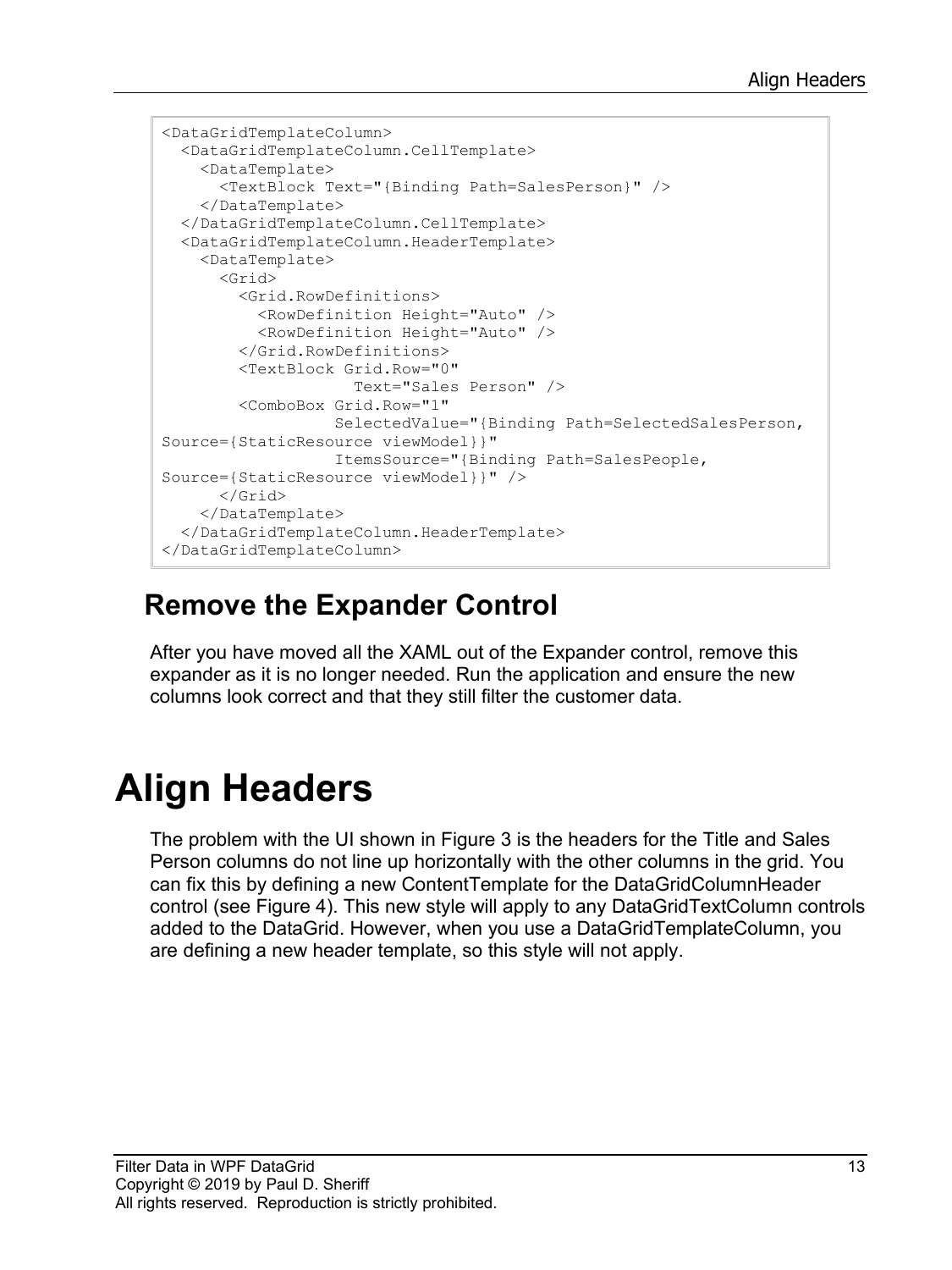| <b>Filtering Data Samples</b>                                                          |               |                         |        |                                   |                          |                      |  |  |
|----------------------------------------------------------------------------------------|---------------|-------------------------|--------|-----------------------------------|--------------------------|----------------------|--|--|
| <b>Customer Search</b><br><b>Customer Filter 1</b><br><b>Customer Filter 2</b><br>File |               |                         |        |                                   |                          |                      |  |  |
| CustomerID                                                                             | <b>Users</b>  | <b>Full Name</b>        | Suffix | <b>Company Name</b>               | Sales Person             | <b>Email Address</b> |  |  |
|                                                                                        | All<br>$\vee$ |                         |        |                                   | $\checkmark$<br>All      |                      |  |  |
|                                                                                        | Mr.           | Orlando Gee             |        | A Bike Store                      | adventure-works\pamela0  | orlando0@adventure ^ |  |  |
| 2                                                                                      | Mr.           | <b>Keith Harris</b>     |        | <b>Progressive Sports</b>         | adventure-works\david8   | keith0@adventure-w   |  |  |
| 3                                                                                      | Ms.           | Donna Carreras          |        | <b>Advanced Bike Components</b>   | adventure-works\jillian0 | donna0@adventure-    |  |  |
| 4                                                                                      | Ms.           | <b>Janet Gates</b>      |        | Modular Cycle Systems             | adventure-works\jillian0 | ianet1@adventure-w   |  |  |
| 5                                                                                      | Mr.           | Lucy Harrington         |        | <b>Metropolitan Sports Supply</b> | adventure-works\shu0     | lucy0@adventure-wc   |  |  |
| 6                                                                                      | Ms.           | <b>Rosmarie Carroll</b> |        | Aerobic Exercise Company          | adventure-works\linda3   | rosmarie0@adventur   |  |  |
| 7                                                                                      | Mr.           | Dominic Gash            |        | <b>Associated Bikes</b>           | adventure-works\shu0     | dominic0@adventure   |  |  |
| 10                                                                                     | Ms.           | Kathleen Garza          |        | <b>Rural Cycle Emporium</b>       | adventure-works\josé1    | kathleen0@adventur   |  |  |
| 11                                                                                     | Ms.           | Katherine Harding       |        | <b>Sharp Bikes</b>                | adventure-works\josé1    | katherine0@adventu   |  |  |
| 12                                                                                     | Mr.           | Johnny Caprio           | Jr.    | <b>Bikes and Motorbikes</b>       | adventure-works\garrett1 | johnny0@adventure-   |  |  |
| 16                                                                                     | Mr.           | <b>Christopher Beck</b> | Jr.    | <b>Bulk Discount Store</b>        | adventure-works\jae0     | christopher1@adven   |  |  |
| 18                                                                                     | Mr.           | David Liu               |        | Catalog Store                     | adventure-works\michael9 | david20@adventure-   |  |  |
| $\langle$                                                                              |               |                         |        |                                   |                          |                      |  |  |

<span id="page-13-0"></span>Figure 4: Align headers in the DataGrid by creating your own ContentTemplate

### **Add a Resource to DataGrid**

Define a <DataGrid.Resources> element within the DataGrid control. In this resources section, you may define a style that has a TargetType of "DataGridColumnHeader".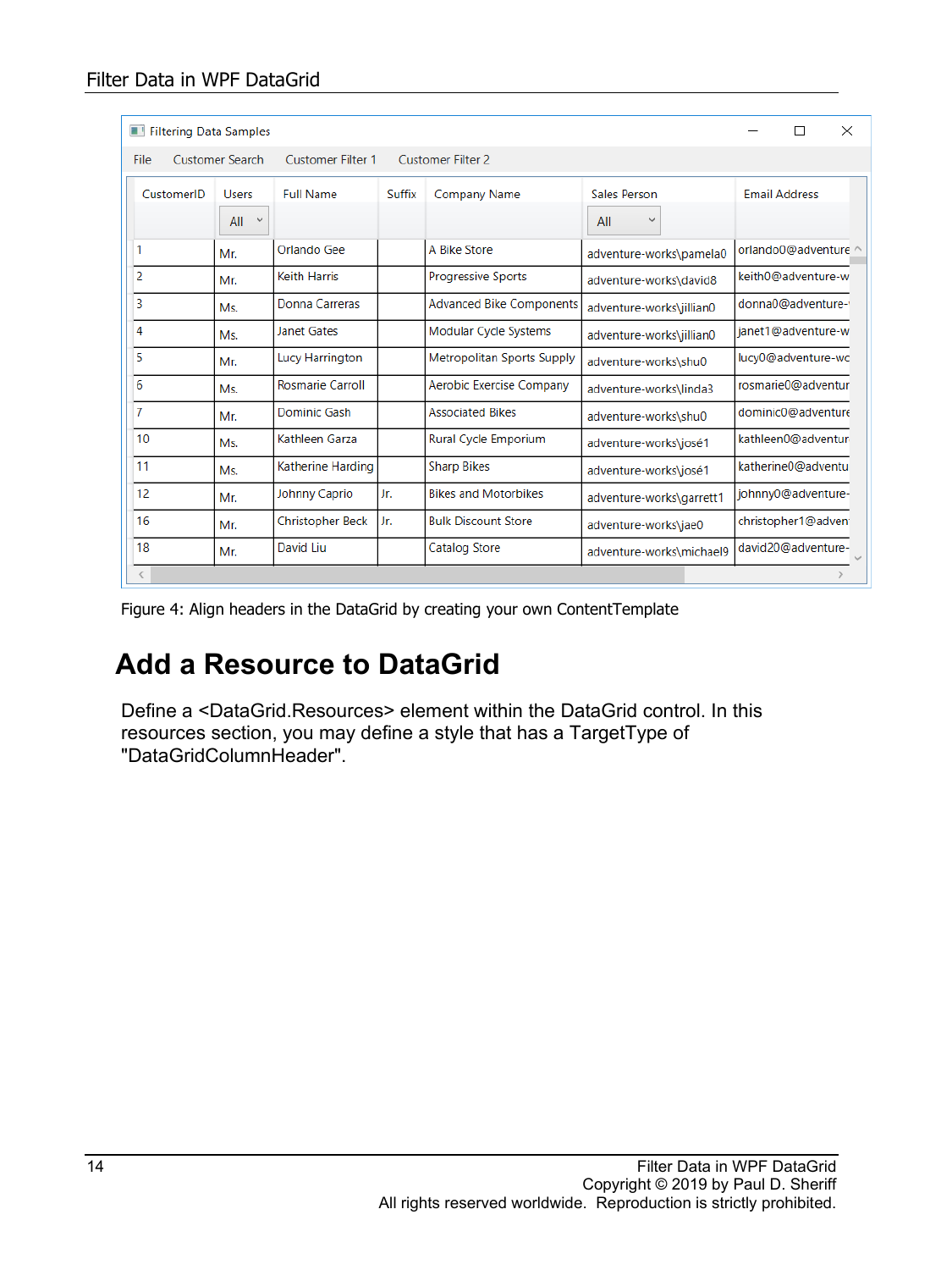```
<DataGrid AutoGenerateColumns="False"
          IsReadOnly="True"
           ItemsSource="{Binding Path=FilteredCustomers}">
   <DataGrid.Resources>
     <Style TargetType="DataGridColumnHeader">
       <Setter Property="ContentTemplate">
         <Setter.Value>
           <DataTemplate>
             <Grid>
               <Grid.RowDefinitions>
                 <RowDefinition Height="Auto" />
                 <RowDefinition Height="Auto" />
               </Grid.RowDefinitions>
               <TextBlock Text="{Binding}"
                            TextWrapping="Wrap" />
               <ComboBox Grid.Row="1"
                          Visibility="Hidden" />
             </Grid>
           </DataTemplate>
         </Setter.Value>
       </Setter>
     </Style>
   </DataGrid.Resources>
   <DataGrid.Columns>
   ... // The rest of the XAML HERE
```
In the style defined for the DataGridColumnHeader, you set the *ContentTemplate* property to a new DataTemplate. In the DataTemplate, create a Grid that has two rows. The first row contains a TextBlock in which you use the Binding keyword. This binds whatever you set in the *Header* property to the text of this TextBlock control. The second row contains a ComboBox with its *Visibility* property set to Hidden. Setting this to hidden allows the space for the ComboBox to be there, but the ComboBox will not be shown. As you are using a ComboBox in the Title and Sales Person columns, you want all the other columns to have a ComboBox control that takes up the same exact space. This way, you get all your columns to align as shown in [Figure 4.](#page-13-0)

## **Summary**

In this blog post, you learned how to filter data using Entity Framework, LINQ, and WPF. You were shown three different UI's on how you might present the data to your user for filtering. By moving filtering controls within the DataGrid, you can save some real estate on your UI. Using an Expander control for your search criteria controls allows you to have other kinds of filtering that might not fit well within a DataGrid header.